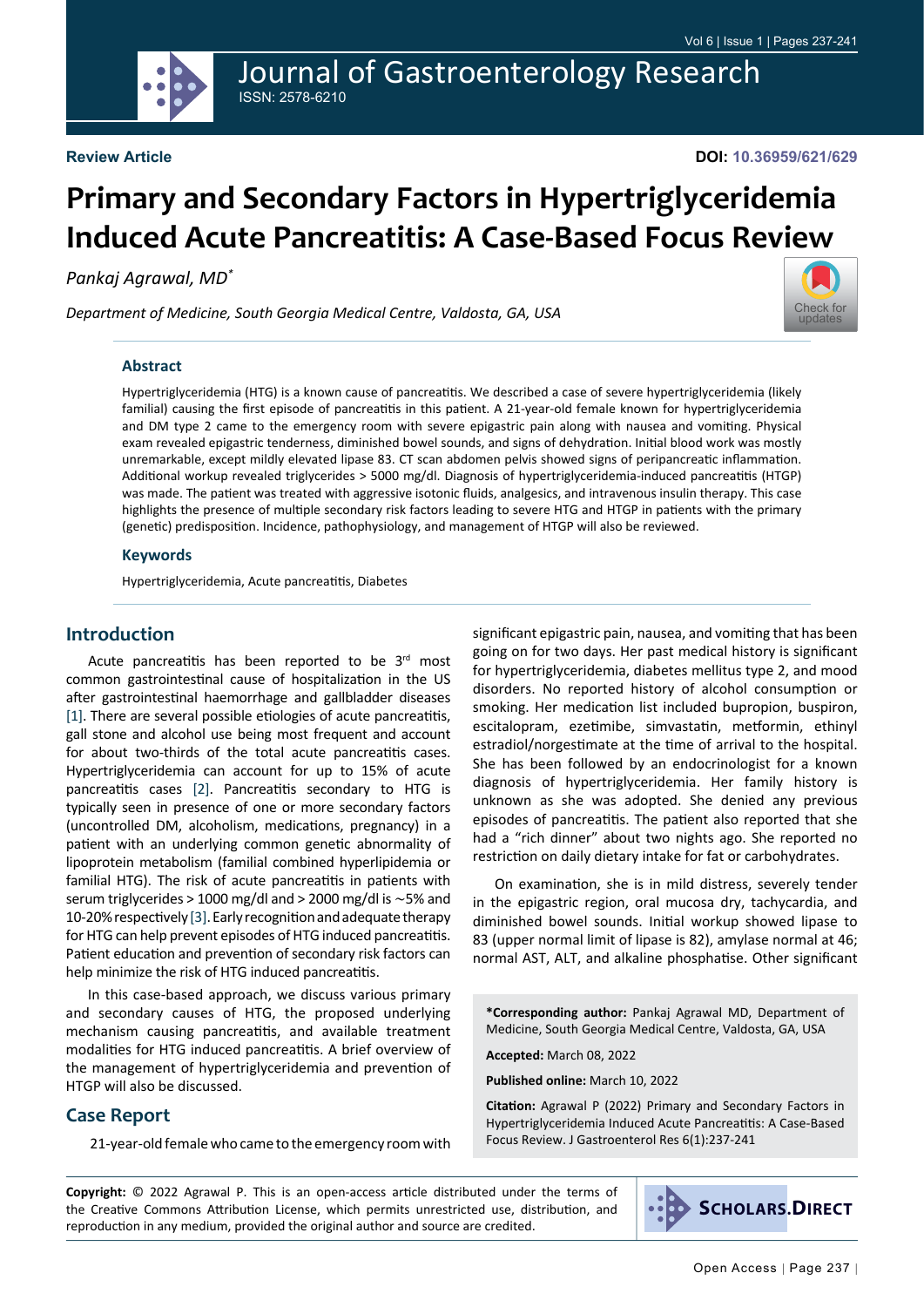findings included serum glucose 197 and sodium 133. Rest metabolic panel was within the normal limit. Normal WBC, mild anaemia with low MCV was noted. Additional workup showed Triglycerides > 5000 and Hb A1C 9.0.

CT scan abdomen and pelvis with contrast on arrival showed inflammatory changes in the pancreatic duodenal groove, fluid tracking along with the duodenum, and retro peritoneum to the right pericolic gutter. Unremarkable pancreases. Appearance favours acute pancreatitis. Unremarkable right upper quadrant ultrasound.

On an old record review, it was noted that her triglycerides levels were ranging from 108 mg/dl (year 2011) to 1100 mg/ dl (year 2017) during the last 10 years with her last known triglyceride level was 453 mg/dl about 60 days prior to presentation to the emergency room.

A diagnosis of triglyceride-induced pancreatitis was made. Most likely familial hypertriglyceridemia triggered by uncontrolled diabetes, use of oral ethinyl estradiol, and unrestricted diet. The patient was treated for pancreatitis with isotonic intravenous fluids, hydromorphone PCA for pain control, and pancreatic rest. She was started on 0.01 u/kg/ hour intravenous insulin infusion for hypertriglyceridemia. D5 and D10 were added to prevent hypoglycaemia. Triglycerides were monitored every 12 hours. After 4 days of insulin infusion, her triglycerides level was < 500 mg/dl. At this time insulin infusion along with supplemental dextrose fluids were discontinued and subcutaneous insulin glargine was initiated. Same time her abdominal pain much improved

and the patient was gradually started on the diet. On day 7 of hospitalization, she was released for home. Her discharge medication included low-dose insulin glargine, atorvastatin, and fenofibrate. She was educated about limiting dietary fat to 10-15% of the total daily intake of calories and also educated about restricting concentrated carbs. She was advised to use alternative methods for birth control and avoid oral ethinyl estradiol therapy. Her triglyceride level was down to 281 mg/ dl before discharge.

#### **Discussion**

#### **Epidemiology**

Hypertriglyceridemia can account for up to 15% of total acute pancreatitis cases [\[2](#page-3-1)]. Pancreatitis secondary to HTG is typically seen in presence of one or more secondary factors (uncontrolled diabetes, alcoholism, medications, pregnancy) in a patient with an underlying common genetic abnormality of lipoprotein metabolism (familial combined hyperlipidemia or familial HTG). See [Table 1](#page-1-0) for causes of hypertriglyceridemia. The risk of acute pancreatitis in patients with serum triglycerides > 1000 mg/dl and > 2000 mg/dl is ∼5% and 10-20% respectively [[3\]](#page-4-0).

In the national health and nutrition examination survey study, approximately 1.7% of the sample had severe HTG (TG 500-2000 mg/dl). Its demographic distribution was men (75.3%), non-Hispanic whites (70.1%), and aged 40 to 59 years (58.5%). See [Table 2](#page-2-0) for the classification of HTG provided by National Cholesterol Education Program Adult

<span id="page-1-0"></span>

| Primary hypertriglyceridemia                                                                                                                                                             |
|------------------------------------------------------------------------------------------------------------------------------------------------------------------------------------------|
| <b>FCHL</b>                                                                                                                                                                              |
| <b>FHTG</b>                                                                                                                                                                              |
| Familial dysbetalipoproteinemia                                                                                                                                                          |
| <b>FHA</b>                                                                                                                                                                               |
| Familial chylomicronemia and related disorders                                                                                                                                           |
| <b>Primary genetic susceptibility</b>                                                                                                                                                    |
| Metabolic syndrome                                                                                                                                                                       |
| Treated type 2 diabetes                                                                                                                                                                  |
| Secondary hypertriglyceridemia                                                                                                                                                           |
| Excess alcohol intake                                                                                                                                                                    |
| Drug-induced (e.g. thiazides, β-blockers, estrogens, isotretinoin, corticosteroids, bile acid-binding resins, antiretroviral protease inhibitors,<br>immunosuppressants, antipsychotics) |
| Untreated diabetes mellitus                                                                                                                                                              |
| <b>Endocrine diseases</b>                                                                                                                                                                |
| Renal disease                                                                                                                                                                            |
| Liver disease                                                                                                                                                                            |
| Pregnancy                                                                                                                                                                                |
| Autoimmune disorders                                                                                                                                                                     |
| Obtained from: The Journal of Clinical Endocripology & Metabolism                                                                                                                        |

ined from: The Journal of Clinical Endocrinol Publisher: Oxford University Press Date: 2012-09-01.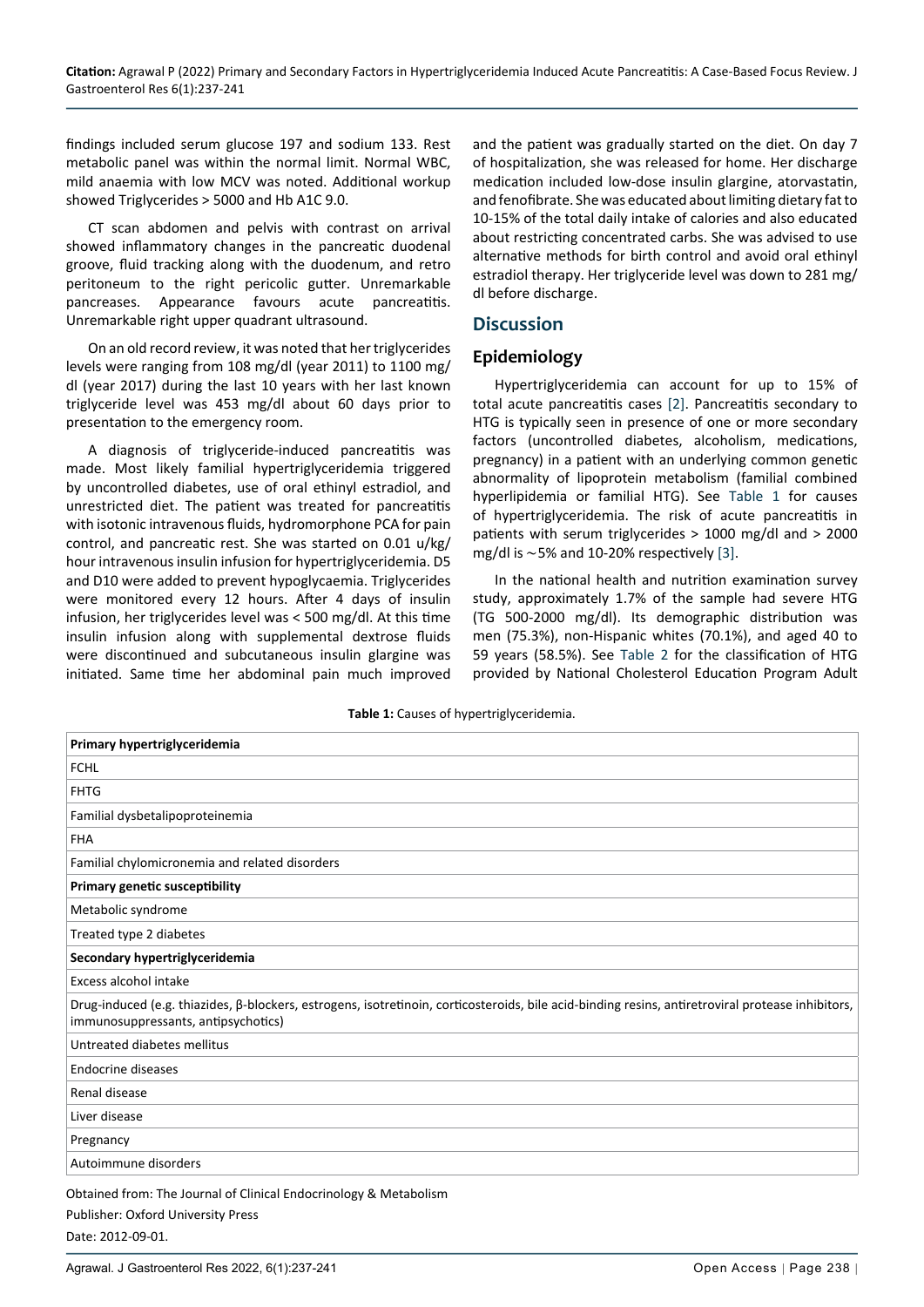| NCEP ATP III (3)                 |                  |                       | The Endocrine Society 2010       |                    |                          |
|----------------------------------|------------------|-----------------------|----------------------------------|--------------------|--------------------------|
| Normal                           | $<$ 150 mg/dl    | < 1.7 mmol/liter      | Normal                           | $<$ 150 mg/dl      | < 1.7 mmol/liter         |
| Borderline-high<br>triglycerides | 150-199 mg/dl    | 1.7-2.3 mmol/liter    | Mild hypertriglyceridemia        | 150-199 mg/dl      | 1.7-2.3 mmol/liter       |
| High triglycerides               | 200-499 mg/dl    | 2.3-5.6 mmol/liter    | Moderate hypertriglyceridemia    | 200-999 mg/dl      | 2.3-11.2 mmol/liter      |
| Very high rigly cerides          | $\geq$ 500 mg/dl | $\geq$ 5.6 mmol/liter | Severe hypertriglyceridemia      | 1000-1999<br>mg/dl | 11.2-22.4 mmol/<br>liter |
|                                  |                  |                       | Very severe hypertriglyceridemia | $\geq$ 2000 mg/dl  | $\geq$ 22.4 mmol/liter   |

<span id="page-2-0"></span>**Table 2:** Criteria proposed for clinical diagnosis of elevated triglyceride levels under fasting conditions.

Obtained from: The Journal of Clinical Endocrinology & Metabolism Publisher: Oxford University Press Date: 2012-09-01.

Treatment Panel (NCEP ATP) II and Endocrine society. The prevalence of diabetes in the US with people with severe HTG mg/dl was 14.6%, making diabetes the most common second factor associated with HTG induced pancreatitis [[4\]](#page-4-12). Serum lipid levels in patients with acute pancreatitis and HTG decreased markedly during the first 72 hours of onset but remained slightly above the upper normal limit in most of them after 15 days [[5\]](#page-4-4). Triglycerides levels further decline with fasting and administration of no-calorie fluids, therefore triglycerides levels should be checked in the first 24 hours of presentation or as close to the onset of symptoms. Delayed presentation or delayed testing can lead to a false conclusion about the etiology of pancreatitis. Two very small studies have shown that diagnosis of acute pancreatitis can be masked by hyperlipidemia as hyperlipidemia can interfere with assay of serum lipase and amylase activity (as seen in this case), although more data is needed to confirm this phenomenon [[6,](#page-4-13)[7](#page-4-14)].

#### **Pathogenesis of HTG induced pancreatitis**

The exact mechanism of HTG induced pancreatitis still remains unclear. A few studies on animal models have suggested various theories. Most acceptable theories include a) Excess of triglycerides is hydrolyzed by pancreatic lipase with local release of large quantities of free fatty acids. These free fatty and triglycerides can cause various degrees of injury to the pancreas [[8,](#page-4-15)[9](#page-4-16)]. b) Chylomicron-induced hyper viscosity leads to impairment in pancreatic microcirculation resulting in ischemic injury [\[10\]](#page-4-17). c) Hypertriglyceridemia aggravates endoplasmic reticulum stress and can lead to acute pancreatitis [[11\]](#page-4-18).

#### **Risk factors**

In most patients with HTG, primary (genetic) and secondary (acquired) conditions coexist [\[12](#page-4-19)]. Over production of VLDL by the liver leads to moderate HTG and overproduction of lipoprotein by both liver (VLDL) and intestine (Chylomicron) leads to server HTG. Common secondary factors include insulin resistance, obesity, metabolic syndrome, diabetes mellitus type 2, and hypothyroidism [\[13](#page-4-20)-[15\]](#page-4-21). Other secondary factors are excess dietary intake of high saturated fat, high caloric food with a high glycemic index, and excess alcohol use. The use of oral estrogen replacement therapy and estrogen

Agrawal. J Gastroenterol Res 2022, 6(1):237-241 Open Access | Page 239 |

receptor modulators has been shown to be associated with hypertriglyceridemia and HTGP [\[16](#page-4-1),[17\]](#page-4-2). Postmenopausal women who developed hypertriglyceridemia on oral estrogen-progestin therapy may benefit by switching to transdermal estradiol therapy [\[18\]](#page-4-3).

#### **Management**

Initial diagnostic and therapeutic recommendations for HTG induced pancreatitis are the same as for any other causes of pancreatitis. Pancreatic rest, aggressive isotonic intravenous fluids, analgesics. Early determination of serum triglyceride levels is critical as triglycerides level falls quickly after a period of fasting. Obtaining serum triglyceride levels as soon as symptoms onset or within 24 hours would increase the probability of correct diagnosis [[5\]](#page-4-4). Since most HTG induced pancreatitis patients have a secondary cause for HTG (like diabetes mellitus, hypothyroidism, pregnancy, use of medication like oral estrogen replacement therapies) early identification of these risk factors during the initial assessment and workup is imperative. No difference in overall severity and complication of pancreatitis has been shown in patients with HTG compared to patients without HTG [\[19,](#page-4-5)[20](#page-4-6)].

Several therapies have been shown benefits for the treatment of HTG induced pancreatitis for rapid reduction of triglyceride level in the blood and ongoing control of HTG for future prevention of HTG induced complications [[21](#page-4-7)].

#### **Insulin therapy**

Many studies and case reports have demonstrated the benefits of insulin therapy in the management of HTG induced pancreatitis. Thuzar, et al. review showed 10 cases of extreme hypertriglyceridemia (8982 ± 2070 mg/dL), a combination of fasting and intravenous insulin to be an effective and safe method for management of extreme hypertriglyceridemia [[22\]](#page-4-8). Several other case reports have shown the benefit of continuous intravenous insulin (0.05-2 U/kg/h) administration until triglycerides level reached 400-1000 mg/dl and the average time to achieve the goal was about 4 days [[23](#page-4-9)-[25](#page-4-10)]. This has been very consistent with what was seen in the case described above. A case report shows that a single dose of regular insulin (0.1 unit/kg, subcutaneous) can help with an immediate reduction in triglyceride levels [[26\]](#page-4-11).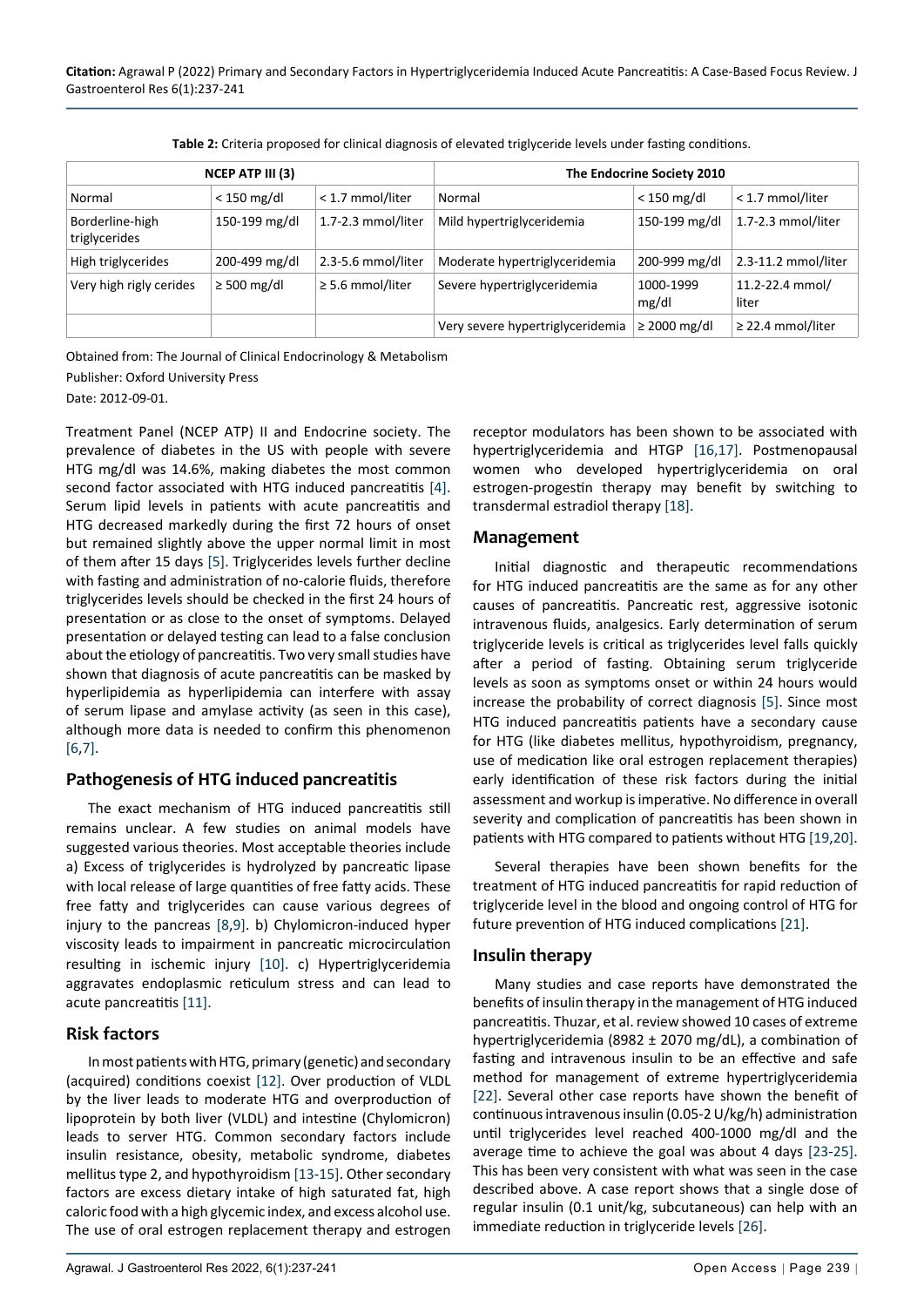Insulin therapy has been considered helpful as, insulin (a) Inhibits lipolysis in adipose tissue and hence decreases plasm free fatty acid level, (b) Stimulates fatty acid and triglyceride synthesis in tissues, (c) Increase uptake of triglyceride from the blood into adipose tissue and muscles, (d) Decreases the rate of fatty acid oxidation in muscle and liver [\[27](#page-4-26)].

## **Apheresis for Treatment of HTG Induced Acute Pancreatitis**

Most data available for this therapy is based on case reports and case series. There are no controlled studies so far to determine the eligible patient population for Apheresis and its benefits in HTG induced pancreatitis. A recent systemic review of literature done by Click, et al. provides an opinion that candidates for Apheresis therapy would be predicted server or very server Acute Pancreatitis based on revised Atlanta classification [[28\]](#page-4-27) with severe (≥ 1000 mg/dl) or very severe (≥ 2000 mg/dl) HTG who continue to have elevated serum TG after appropriate resuscitation with intravenous fluids and support for organ failure. Apheresis has shown some form of improvement in clinical condition in nearly all (93%) patients with server acute pancreatitis. After one or two Apheresis sessions triglycerides were reduced by 60-80% [[29](#page-4-28)]. Other limitations for use of Apheresis included limited resources especially in community hospitals and delay in starting the therapy. In case reports Apheresis has shown beneficial in severe HTG with or without pancreatitis in pregnancy [[30\]](#page-4-29). Bi-TPAI trial by Song, et al. is underway to compare intensive insulin therapy versus plasmapheresis in the management of HTG induced pancreatitis [\[31](#page-4-30)]. ELEFANT trial is an open-label multicenter, an adaptive randomized clinical trial that will be testing if early removal of triglycerides and free fatty acids from the bloodstream is beneficial in HTG induced pancreatitis (enrolment period February 2020 - December 2025) [\[32\]](#page-4-31).

Case reports are shown the benefits of regular plasmapheresis to prevent recurrent HTG induced pancreatitis in cases of severe primary hypertriglyceridemia (type1 and V) where diet and drug therapy were insufficient [[33\]](#page-4-32). Similarly, in the case of familial chylomicronemia where management of hypertriglyceridemia is challenging with diet and drug intervention, therapeutic plasma exchange has shown benefit in the treatment and prevention of HTG induced acute pancreatitis [\[34](#page-4-33)].

#### **Prevention**

Since most of these patients have a primary (genetic) predisposition and a secondary factor to trigger HTG induced pancreatitis, they are at risk of recurrent acute pancreatitis. Interventions to prevent recurrence should go on posthospitalization and treatment of acute pancreatitis episodes. Early identification and aggressive treatment of diabetes mellitus, hypothyroidism, limiting alcohol consumption, and discontinuation of oral estrogen replacement therapy and estrogen receptor modulator such as tamoxifen/raloxifene.

Prevention also includes lifestyle changes to control body weight, regular aerobic activity, avoidance of concentrated carbohydrates, and in cases of severe hypertriglyceridemia restriction fat intake to 15% of total energy intake [[35\]](#page-4-22).

This should be followed by the addition of lipid-lowering drugs if goals are not achieved. The endocrine society recommends fibrates as a first-line for triglyceride reduction in patients with HTG induced pancreatitis and also recommends the use of any of three drugs (fibrates, niacin, and n-3 fatty acids) alone or in combination with a statin in patients with moderate to severe hypertriglyceridemia. Statin therapy should not be used alone in case of server hypertriglyceridemia [\[36](#page-4-23)]. Recent evidence is shown by ANCHOR (NCT01047501) study that icosapent ethyl (a high-purity form of eicosapentaenoic acid) 4 g/day can significantly improve triglycerides without worsening glycemic control in patients with diabetes [\[37](#page-4-24)]. A case study showed the benefit of icosapent ethyl in acute severe pancreatitis case, which is thought to be due to the antiinflammatory benefit of the drug [[38\]](#page-4-25).

### **Conclusion**

This case again proved that HTG induced pancreatitis patients have a genetic (primary) predisposition and a secondary factor to trigger these episodes. Hypertriglyceridemia noted at an early age, uncontrolled diabetes, no restriction in the diet, and oral estradiol therapy resulted in HTG induced pancreatitis. Early recognition and appropriate therapy are keystones in preventing complications. Insulin therapy, low caloric diet, and plasmapheresis are available therapies at this time. There are not enough randomized controlled trials to show the statistically significant benefit of insulin therapy and plasmapheresis. Various known modalities of treatment are available to control hypertriglyceridemia including dietary restrictions, fibrates, stating, niacin, Omega 3 fatty acid, and its derivates. Management of secondary risk factors can play a significant role in preventing HTG induced pancreatitis.

# **Declaration of Conflict of Interests**

The author declared no potential conflicts of interest with respect to the research, authorship and/or publication of this article.

#### **Funding**

The author received no financial support for the research, authorship, and/or publication of this article.

#### **Ethics Approval**

Ethical approval to the report this case was obtained from Institutional Review Board.

#### **Informed Consent**

Verbal informed consent was obtained from the patient for their anonymized information to be published in this article.

#### **References**

- <span id="page-3-0"></span>1. [Peery AF, Crockett SD, Murphy CC, et al. \(2019\) Burden and cost](https://pubmed.ncbi.nlm.nih.gov/30315778/)  [of gastrointestinal, liver, and pancreatic diseases in the united](https://pubmed.ncbi.nlm.nih.gov/30315778/)  [states: Update 2018. Gastroenterology 156: 254-272.](https://pubmed.ncbi.nlm.nih.gov/30315778/)
- <span id="page-3-1"></span>2. Zhu Y, Pan X, Zeng H, et al. (2017) A study on the etiology, severity, and mortality of 3260 patients with acute pancreatitis